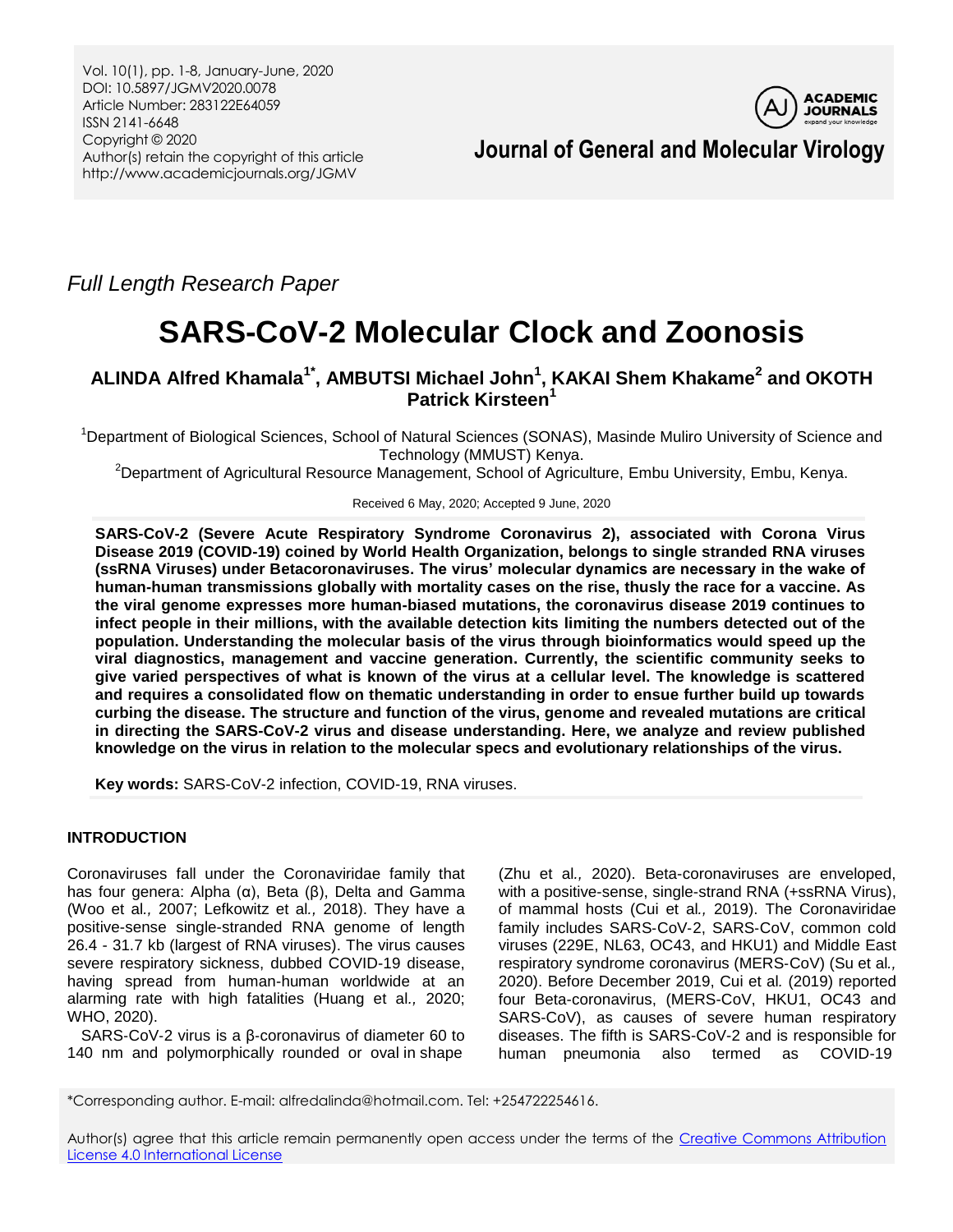(Gorbalenya et al., 2020; Wu et al*.,* 2020; Zhou et al*.,* 2020; Zhu et al*.,* 2020). Similar studies by Su et al. (2016) and Chan et al*.* (2015) document six coronaviruses in humans (Alpha (α), 229E and NL63, Beta (β), OC43 and HKU1, Middle East respiratory syndrome coronavirus (MERSr‐CoV) and SARS‐ associated coronavirus (SARSr‐CoV)).

Due to its classification under Sarbecovirus subgenus, SARS-CoV-2 suggestively is of bat origin (Li et al*.,* 2020b; Zhou et al*.,* 2020), transmitted to humans through an intermediate host such as a pangolin (Cyranoski, 2020; Lam et al*.,* 2020; Xiao et al*.,* 2020; Zhang et al*.,* 2020)). Coronaviruses are viruses that transmit around classes Mammalia and Aves of the Kingdom Animalia. Studies document that SARS‐CoV and MERS‐CoV are zoonotic viruses of bat origin (Lau et al*.,* 2005; Li et al*.,* 2005) where SARS‐CoV observes the route bats- palm civets- humans, (Song et al*.,* 2005; Wang et al*.,* 2005) and MERS‐CoV observes the route bats-camels-humans (Müller et al*.,* 2014; Chu et al*.,* 2014).

Other than a high rate of transmission, SARS‐CoV‐2 demonstrates longer incubation period prior to being symptomatic or asymptomatic as is the case in some patients, hence organ failures in selected patients and up to a 3% mortality rate (Huang et al*.,* 2019; Chen et al*.,* 2020; Guan et al*.,* 2019).

## **Whole SARS-CoV-2 genome structure**

Initial genome sequence data placed SARS-CoV-2 in the genus Betacoronavirus, subgenus Sarbecovirus, together with SARS-CoV. However, MERS-CoV fell under subgenus Merbecovirus of the same genus (Lu et al*.,* 2020; Wu et al*.,* 2020; Zhou et al*.,* 2020; Zhu et al*.,* 2020). Prior similarity comparisons reveal a 79% similarity between SARSCoV-2 and SARS-CoV though variations are great at the gene level with 72% base sequence homology on spike (S) protein that binds to host receptors. The novel SARS-CoV-2 as such, has a similar structure with Betacoronavirus viruses whose gene order is (50-replicase ORF1ab-S-envelope (E) membrane (M)-N-30. The longest replicases gene is ORF1ab at 21 kb length with 16 non-structural proteins and open reading frames (ORFs) downstream. This comparative genomic analysis was enhanced by related virus from *Rhinolophus affinis* bat in 2013 from Yunnan, China (Zhou et al*.,* 2020).

Subsequently, virus RaTG13 has 96% similarity to SARS-CoV-2 with key genomic differences including; SARS-CoV-2 having a furin (polybasic) cleavage site insertion between S1 and S2 subunits of S protein site, that is similar to insertions in HCoV-HKU1 and avian influenza virus but is absent in other Beta-coronaviruses (Coutard et al*.,* 2020). There is an 85% similarity between the receptor binding domain (RBD) of RaTG13 and SARS-CoV-2 sharing a sixth of critical amino acid

residues. Additionally, structural and nucleotide comparisons show that the RBD in SARS-CoV-2 is adapted to binding on human angiotensin-converting enzyme 2 (ACE2) receptors, a phenomenal that is also true for SARS-CoV (Wrapp et al*.,* 2020).

A full length genome of SARS-CoV-2 was first generated by researchers at Yongzhen Zhang China (Wu et al*.,* 2020). The genome's structure had the following order; a 5′‐untranslated region (UTR)>replicase complex (orf 1ab) >structural proteins (Spike(S) >Envelope (E) >Membrane (M) >Nucleocapsid (N)) >3′‐UTR and nonstructural ORFs. On the virus are 6 accessory proteins, whose genes are encoded as ORF3a, ORF6, ORF7a, ORF7b, and ORF8 (Li et al*.,* 2005; Oostra et al*.,* 2007). Different coronaviruses have diverse variable numbers of extra ORFs between the Nucleocapsid and the Spike genes. The virus relies on the transcription regulator motif (TRS) situated at the 3' end of the RNA replication and recombination (Asim et al*.,* 2020).

Further, Lu et al*.* (2020) report that, SARS-CoV-2 has a complete genome size of 29 kb (29825 bp-29903 bp) falling within the range given by Woo et al*.* (2007) and Lefkowitz et al*.,* (2018), placing the genome size at 26.4 kb - 31.7 kb. The largest gene segment (ORF1ab gene) is made up of two Open Reading Frames (ORF1a and ORF1b). ORF1ab gene loci in the virus SARS-CoV-2 (251-21541 nt) alternate slightly with the start codon position unlike in MERS-CoV (279-21514nt) and SARS-CoV (265-21486 nt). Between the ORFs there are putative pseudoknot structures presided by a slippery sequence (UUUAAAC). Papain-like protease (PLpro) and 3 C-like protease (3CLpro) cleave to ORF1ab gene (Lu et al*.,* 2020). This is similar to reports by Zhou et al*.* (2020) and Lu et al*.* (2020) that document that, ORF1ab gene of SARS-CoV-2 genome has 15–16 non-structural proteins (nsp) encoded at the consensus cleavage sites. However, Lu et al*.* (2020) further identify nsp 12 and 13 as the encoding gene for RNA-dependent RNA polymerase (RNA pol) and the helicase protein respectively. Additional information detects a single point mutation at the slippery sequence on this novel SARSCoV-2. Moreover, downstream of the ORF1ab (Upstream of S-Gene) is the haemagglutinin esterase (HE) gene in human infecting coronaviruses. There are three surface glycoproteins (spike (S), envelope (E) and membrane (M)) in coronaviruses (Lu et al*.,* 2020).

Coronaviruses have type 1 membrane glycoproteins (S proteins) that form the pronounced "spikes". The S proteins are cleaved into two, the receptor binding S1 domain (high identity with bats) and cell membrane fusion S2 domains (low identity with bats). Therefore, there is high similarity between S-protein domains of SARS-CoV-2 and SARS-CoV that utilize angiotensin-converting enzyme 2 (ACE2) cellular receptor (Lu et al*.,* 2020). However, key amino acid substitutions (at 501, 493, 439, 485 and 486 positions) were detected in the SARS-CoV-2 S-protein domain believed to be equally important in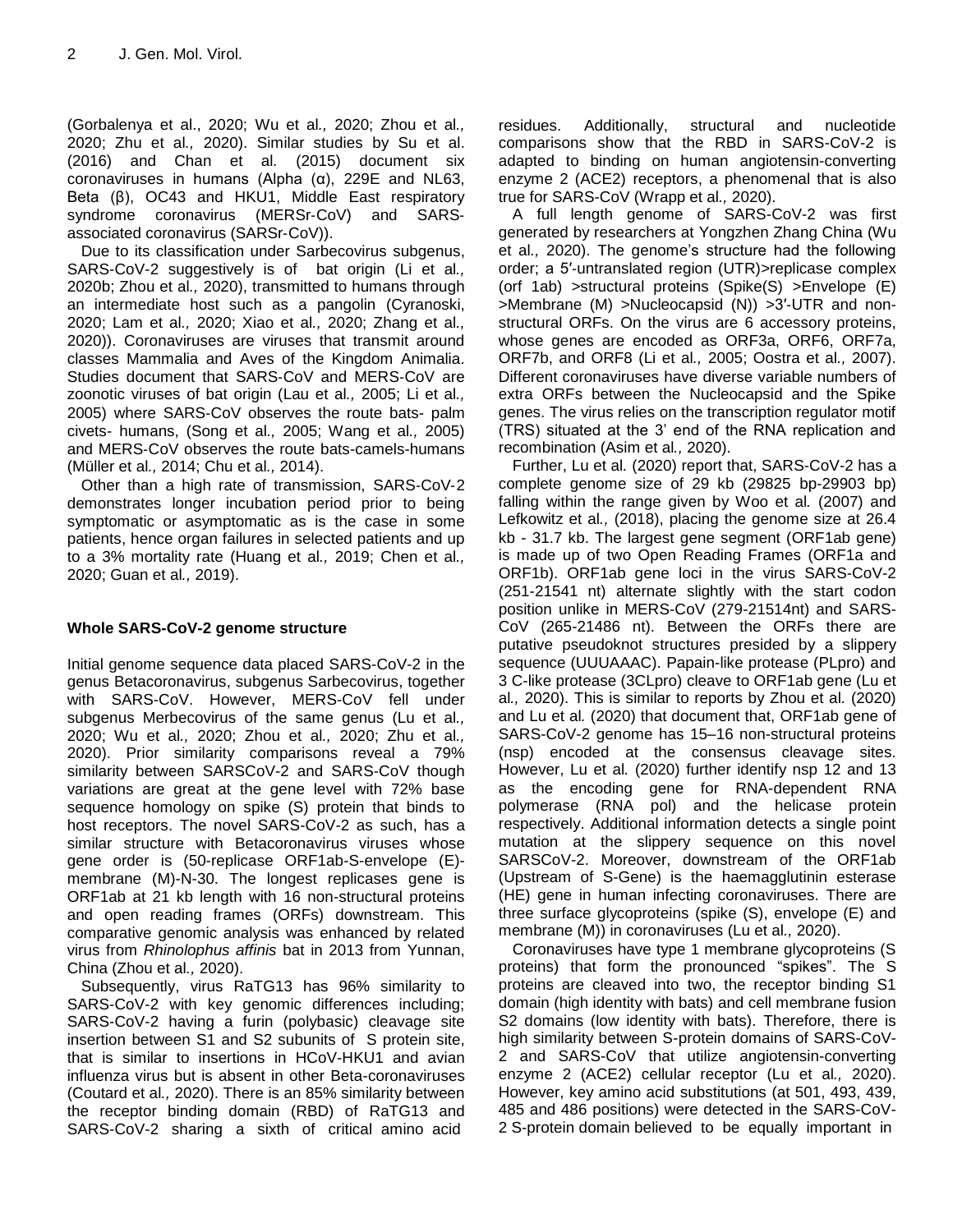SARS-CoV (Lu et al*.,* 2020). The E and M genes (for transmembrane proteins) are conserved in coronaviruses.

The nucleocapsid (N) protein dictates the structure. It interacts with the viral RNA genome for packaging within the virus. This assembly signal is well established in SARS-CoV. The 3a protein of SARS-CoV controls virus release through transmembrane complex in channel proteins, apoptosis, Golgi fragmentation, and intracellular vesicles accumulation. Similar to SARS-CoV and MERS-CoV, SARS-CoV-2 has other small Open Reading Frames (ORF9, ORF13, ORF14, and ORF10) situated downstream of N gene (Marra et al*.,* 2003). The function of the N gene and small ORFs of SARS-CoV-2 is not yet known (Asim et al*.,* 2020). A reference sequence for SARS-CoV-2 has been coined from sequence of 63 isolated strains in order to promote viral detection, vaccine design, epidemic investigation, functional analysis, and drug efficacy evaluation. The size of the reference genome strain was 29870 bp (Changtai et al*.,* 2020). Probe and PCR primer design for SARS-CoV-2 should not be based on individual sample sequences but rather a reference sequence to undo the false positives associated with that (Changtai et al*.,* 2020).

## **Mutations on the SARS-CoV-2 genome**

Studies by Changtai et al*.* (2020) document mutations at nt8782 of ORF1a, nt28144 of ORF 8, and nt29095 of the N section. No mutations were reported on E, 6, 7b regions but rather on ORFs 1a, S, 8, and N region (Changtai et al*.,* 2020). The mutation variants in the study included 46 missense, 52 synonymous, 3 InDels and 14 non-coding alleles. Specifically, the common mutations were at ORF1ab of 13 samples with 8782C > T, ORF8  $(28144T > C)$  14 samples and N-Region  $(29095C > T)$  in 8 samples. ORF1ab recorded the highest number of variants at 24 on the Nucleocapsid 3(NSP3). Further, noncoding mutations were traced in 3′UTR or 5′UTR (Rozhgar et al*.,* 2020). However, ORF8 protein of the SARS-CoV-2 virus lacks known vital region or motif. Total motif VLVVL (amino corrosive 75-79) was documented in ORF8b of SARS-CoV thought to lead to intracellular stress cascade pathways that promote NLRP3 (NOD-like receptor family pyrin region containing-3) (Shi et al*.,* 2019). Additionally, multiple arrays of different ORF8 sequences suggest that L84 relatedness to 28144T > C (L84S) is not preserved (Koyama et al*.,* 2020).

ORF10 consists of short protein peptide, 38 deposits in length. Koyama et al*.* (2020) depicted ORF10 in SARS-CoV-2 has no comparative proteins in NCBI repository. The study proposes adoption of this unique protein in PCR diagnostics for rapid disease distinction (Koyama et al*.,* 2020). Though similar studies report new annotations of ORF1ab deposited in NCBI, NSP6 is the main contrast putative protein hence the NSP proteins were withheld

(Koyama et al*.,* 2020). Further 12 variations were referenced in NSP3 protein in ORF1ab suggesting a linkage between nsp3 association and coronavirus inception (Hurst et al*.,* 2013) though they determined papain-like protease in NSP3 considered important in COVID-19 infection (Niemeyer et al*.,* 2018). Considering the high rate of mutation in RNA viruses, more mutations are expected to appear in the viral genome and will be an important aspect of tracking the spread of SARS-CoV-2 (Grubaugh et al*.,* 2020).

## **Phylogenesis of SARS-CoV-2 virus**

Earlier studies used Pol or N gene as standard practice of phylogenetic tree construction, hence SARS-CoV was suggested to be a gammacoronavirus (Marra et al*.,* 2003; Rota et al*.,* 2003). However, extra amino-terminal domain analysis of the spike protein of the SARS-CoV discovered 19/20 cysteine residues spatially conserved in Betacoronaviruses (Rota et al*.,* 2003).

Further, conserved residues were only five in number within the alpha and gammacorona viruses (Rota et al*.,* 2003). Subsequent phylogenesis based on whole genome analysis aided concluding that SARS-CoV belongs to betacoronavirus, consequently, whole genome phylogenesis of SARS-CoV-2 based on RdRP gene and spike gene revealed its classification falls under genus betacoronavirus (Eickmann, 2003). The coronaviruses SARS-CoV-2 and Yunnan/RaTG13 share a common ancestry, though they vary in spike genes sizes (SARS-CoV-2:3822nt; RaTG13:3809nt). Similar studies report that SARS-CoV and MERS-CoV used intermediate hosts (civets and camels) to infect humans (Guan et al*.*, 2003; Alagaili et al*.,* 2014).

Phylogenetic networks were used by Forster et al*.* (2020), to document how the SARS-CoV-2 virus spreads across the globe based on three central variants differing by changes in amino acid , named A, B, and C. Type A and C were found in Europe and America while type B in East Asia (Figure 1). Typically, the coronavirus evolution rate is close to 10<sup>-4</sup> substitute per bp annually, with a possible per replication cycle mutation (Su et al*.,* 2016). Homology at amino acid and nucleotide levels in comparison to reference sequence is at 99.99% (Lu et al*.,* 2019; Chan et al*.,* 2019). The estimated "To Most Recent Common Ancestor" (TMRCA) dates and evolution degree for SARS‐CoV‐2 show high similarity on various clock models and coalescent tree before subjection to tip‐ dating technique and constrained‐dating technique, but highly distinct over prior coalescent trees. Bayesian analyses plus tip‐dating technique by a strict clock and coalescent tree (constant size) prior demonstrated that SARS-CoV-2 evolution rate is 1.24  $\times$  10<sup>-3</sup> substitutions per site annually (Li et al*.,* 2020a, b, c), confirming the evolution rate in similar studies (Lu et al*.,* 2020; Chan et al*.,* 2019).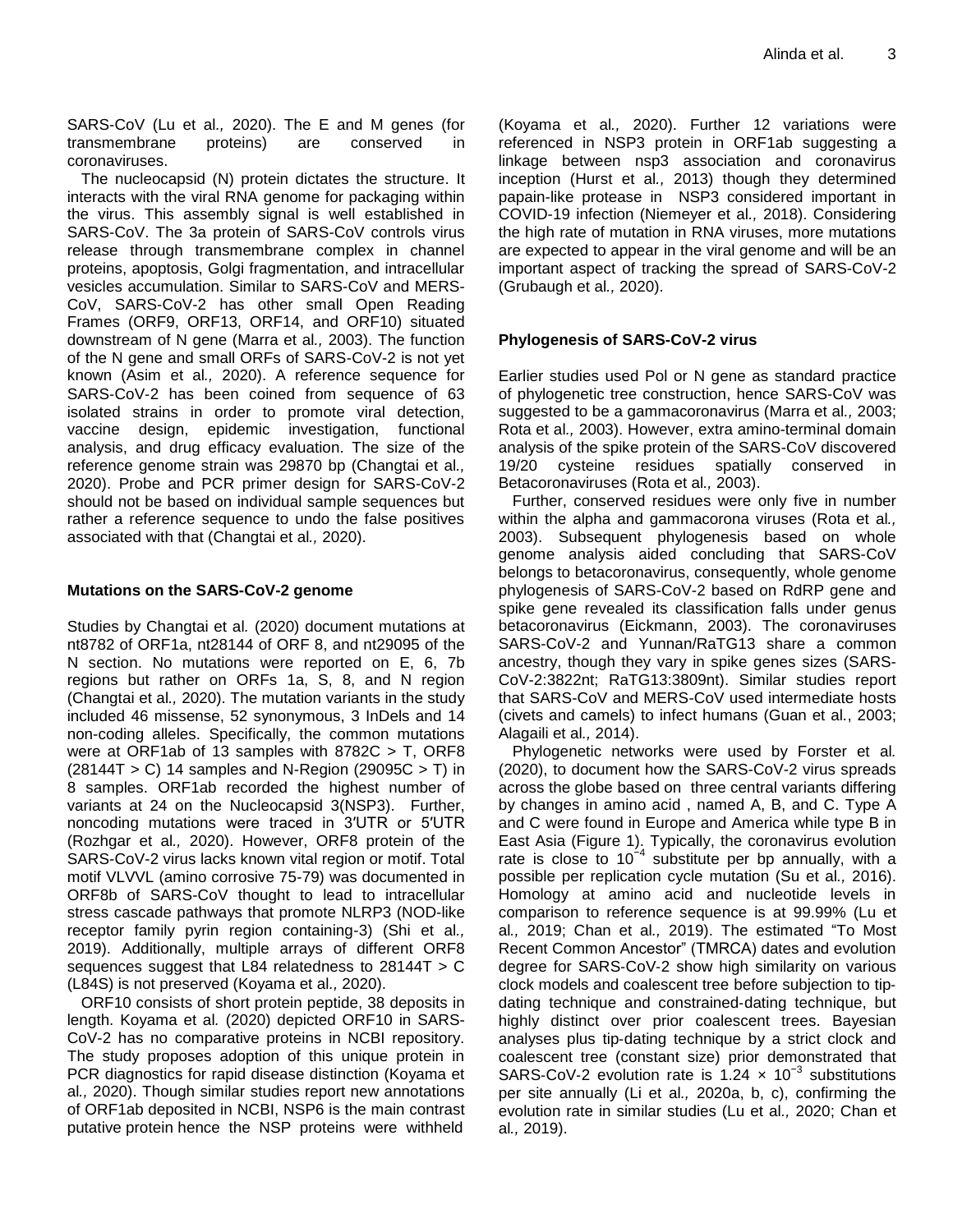

**Figure 1.** Phylogenetic networks of SARS-CoV-2 courtesy of Forster et al*.* (2020) (https://www.pnas.org/lookup/suppl/doi:10.1073/pnas.2004999117/-/DCSupplemental). A is the root in China. The spread is seen to diverge to B and C, on each, the researchers show notches representing a mutation on the nucleotide sequence.

#### **METHODOLOGY**

We downloaded 55 Spike protein sequences from NCBI repository (https://www.ncbi.nlm.nih.gov). The sequences were aligned on BioEdit (Hall, 1999) using MUSCLE. The aligned file was exported onto MEGA-X (Kumar et al., 2018), converted to MEGA file format and using Neighbor Joining algorithm (Saitou and Nei (1987); we constructed a phylogenetic tree.

#### **RESULTS**

The evolutionary history was inferred using the Neighbor-Joining method (Saitou and Nei, 1987). The optimal tree with the sum of branch length  $= 17.18547576$  is shown. The percentage of replicate trees in which the associated taxa clustered together in the bootstrap test (50 replicates) is shown next to the branches (Felsenstein, 1985). The tree is drawn to scale, with branch lengths in the same units as those of the evolutionary distances used to infer the phylogenetic tree. The evolutionary distances were computed using the Poisson correction method (Zuckerkandl and Pauling, 1965) and are in the units of the number of amino acid substitutions per site. This analysis involved 55 amino acid sequences. All ambiguous positions were removed for each sequence pair (pairwise deletion option). There were a total of 1358 positions in the final dataset. Evolutionary analyses were conducted in MEGA X (Kumar et al*.,* 2018).

The tree had five clusters. Yunnan, Wuhan and USA SARS-COV-2 coronaviruses clustered together in the first category together with other SARS-CoV viruses from the regions. BetaCov viruses clustered in the second category and closer to other BetaCov identities in the third and fourth clusters. MERS CoV viruses clustered in the last group together with members from England, Egypt, UAE and Moscow. The SARS-CoV-2 cluster suggests a common ancestry with SARS-CoV, with some even closer to the Rousettus bat coronavirus in the first cluster (Figure 2). The evolutionary history was inferred using the Neighbor-Joining method (Saitou and Nei, 1987).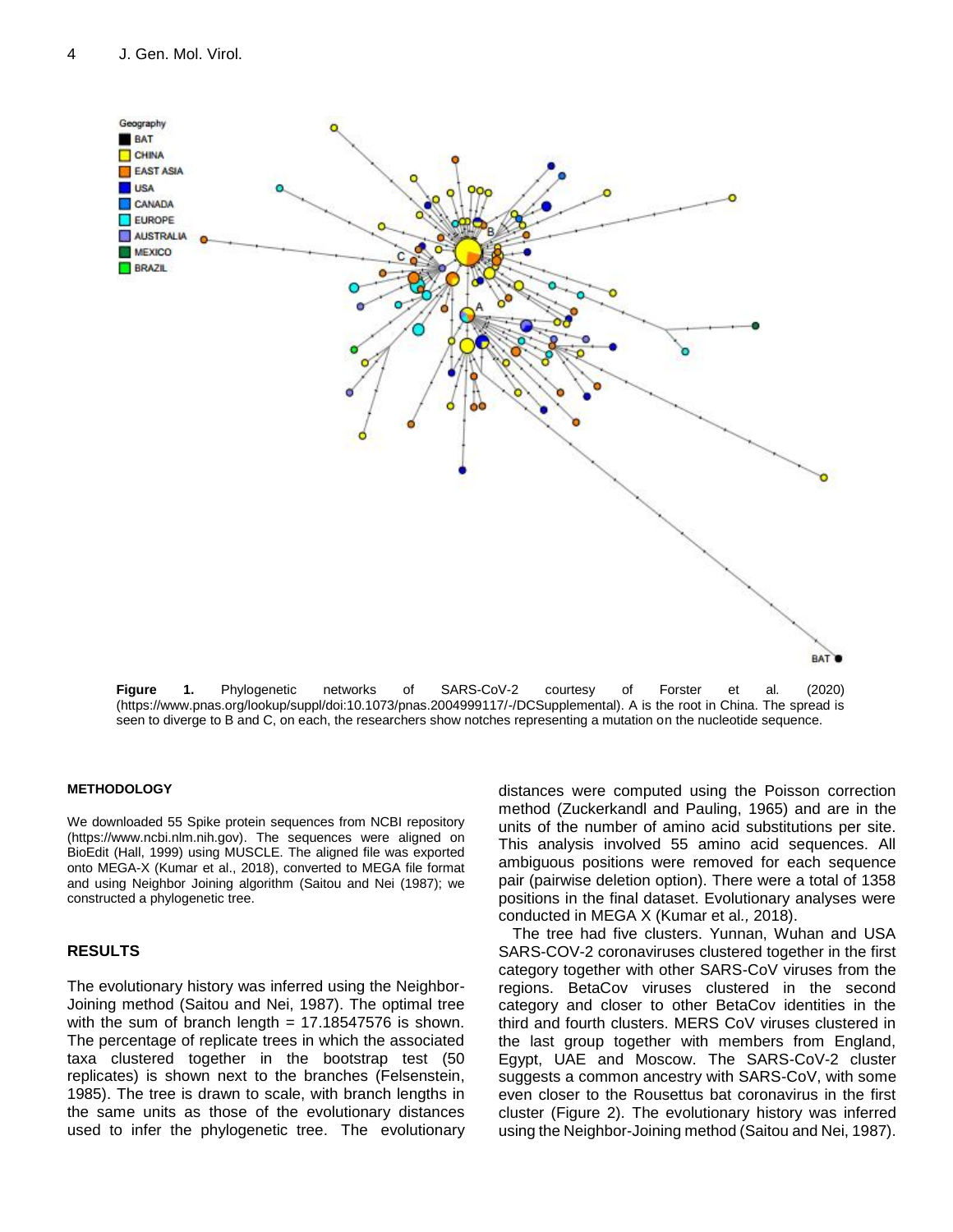

**Figure 2.** Evolutionary relationships of taxa.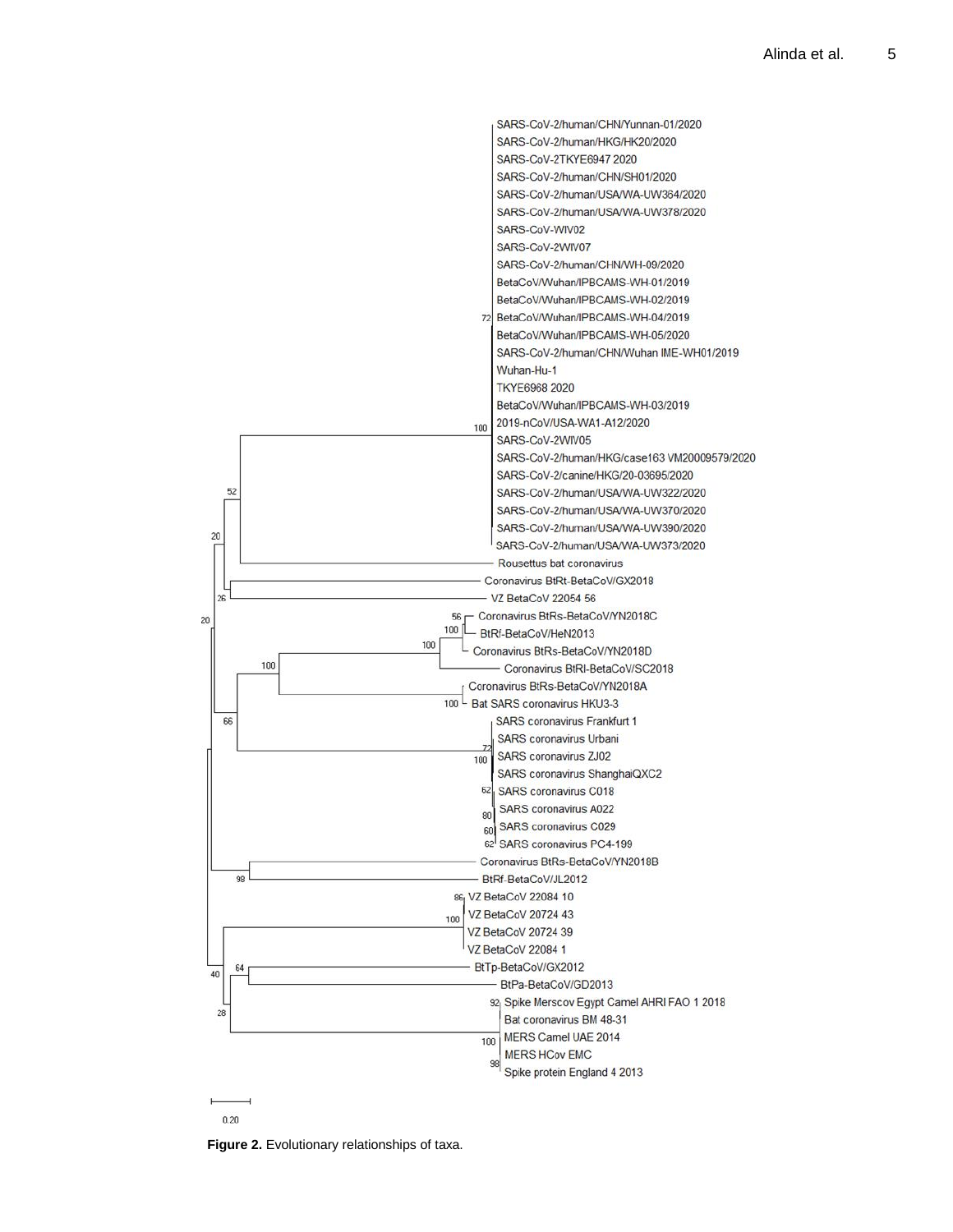The optimal tree with the sum of branch length  $=$ 17.18547576 is shown. The percentage of replicate trees in which the associated taxa clustered together in the bootstrap test (50 replicates) is shown next to the branches (Felsenstein, 1985). The tree is drawn to scale, with branch lengths in the same units as those of the evolutionary distances used to infer the phylogenetic tree. The evolutionary distances were computed using the Poisson correction method (Zuckerkandl and Pauling, 1965) and are in the units of the number of amino acid substitutions per site. This analysis involved 55 amino acid sequences. All ambiguous positions were removed for each sequence pair (pairwise deletion option). There were a total of 1358 positions in the final dataset. Evolutionary analyses were conducted in MEGA X (Kumar et al., 2018).

## **DISCUSSION**

As more partial and whole genome sequences of SARS-CoV-2 continue being harnessed and deposited in the repository, analyses of these RNA virus will continue encountering more mutations as evident in studies of Forster et al*.* (2020) and Grubaugh et al. (2020). The evolution of the virus using varied tools agrees on a common ancestry regardless of the type of sequence or loci of the gene from which the parentage is drawn. Most importantly, the structure of the virus is now definite as researchers in the recent studies agree with the perceived arrangement of genes on the viral genome, their functions and viral evolution-turnover rate. However, it will be better if more studies would be conducted on gene clusters with unknown functions (N gene and small ORFs), to open up the structural functions further. Unlike this study that is limited to partial genomes, comparative studies using whole genomes and increased sample size are proposed.

## **Conclusion**

As detection kits continue to fill the market, it will be important if their suitability is based on the most potent scientific criterion that would give consistent results for positive or negative tests. Some studies suggest the use of a tailor made reference genome (Changtai et al*.,* 2020) while others base diagnosis on initial genome of the prior viruses. Others such as Koyama et al*.* (2020) suggest the use of unique proteins (ORF10) for PCR diagnosis. This is in the wake of more countries expressing concerns over flawed tests where some kits give inconsistent results that stir up mistrust. As we follow through towards vaccine development, and tracking the infection patterns, use of modern technology for both diagnosis and treatment should not be an afterthought. Protocol and due process should be followed through when it comes to these developments as we look forward to flattening the COVID-19 curve.

## **CONFLICT OF INTERESTS**

The authors have not declared any conflict of interests.

#### **REFERENCES**

- Alagaili AN, Briese T, Mishra N, Kapoor V, Sameroff SC, de Wit E, Munster VJ, Hensley LE, Zalmout IS, Kapoor A, Epstein JH (2014). Middle East respiratory syndrome coronavirus infection in dromedary camels in Saudi Arabia. MBio 5(4):e01482–14.
- Asim B, Uttaran B, Alok Kumar C, Devendra NT, Hasina B, Shanta D (2020). Emergence of Novel Coronavirus and COVID-19: Whether to stay or die out? Critical Reviews in Microbiology doi10.1080/1040841X.2020.1739001.
- Chan JFW, Kok KH, Zhu Z, Chu H, To KK-W, Yuan S, Yuen K-Y (2020). Genomic characterization of the 2019 novel human‐ pathogenic coronavirus isolated from a patient with atypical pneumonia after visiting Wuhan. Emerging Microbes and Infections 9:221‐236.
- Chan JFW, Lau SKP, To KKW, Cheng VCC, Woo PCY, Yuen K (2015). Middle East respiratory syndrome coronavirus: Another zoonotic betacoronavirus causing SARS‐like disease. Clinical Microbiology Reviews 28:465‐522.
- Changtai W, Zhongping L, Zixiang C, Xin H, Mengyuan X, Tengfei H, Zhenhua Z (2020). The establishment of reference sequence for SARS-CoV-2 and variation analysis. Journal of Medical Virology 92:667-674.
- Chen N, Zhou M, Dong X, Qu J, Gong F, Han Y, Yu T (2020). Epidemiological and clinical characteristics of 99 cases of 2019 novel coronavirus pneumonia in Wuhan, China: A descriptive study. Lancet 395:507‐513.
- Chu DKW, Poon LLM, Gomaa MM, Shehata MM, Perera RA, Zeid DA, El Rifay AS, Siu LY, Guan Y, Webby RJ, Ali MA (2014). MERS coronaviruses in dromedary camels, Egypt. Emerging Infectious Diseases 20:1049‐1053.
- Coutard B, Valle C, de Lamballerie X, Canard B, Seidah NG, Decroly E (2020). The spike glycoprotein of the new coronavirus 2019-nCoV contains a furin-like cleavage site absent in CoV of the same clade. Antiviral Research 176:104742.
- Cui J, Li F, Shi ZL (2019). Origin and evolution of pathogenic coronaviruses. Nature Reviews Microbiology 17(3):181-192.
- Cyranoski D (2020). Did pangolins spread the China coronavirus to people?. Nature doi:10.1038/d41586-020-00364-2.
- Eickmann M (2003). Phylogeny of the SARS Coronavirus. Science 302(5650):1504b–11505.
- Felsenstein J (1985). Confidence limits on phylogenies: An approach using the bootstrap. Evolution 39:783-791.
- Forster P, Lucy F, Colin R, Michael F (2020). Phylogenetic network analysis of SARS-CoV-2 genomes. doi:10.1073/pnas.2004999117.
- Gorbalenya AE, Baker SC, Baric RS, de Groot RJ, Drosten C, Gulyaeva AA (2020). Severe acute respiratory syndrome-related coronavirus: The species and its viruses – A statement of the Coronavirus Study Group. bioRxiv doi:10.1101/2020.02.07.937862.
- Grubaugh ND, Petrone ME, Holmes EC (2020). We shouldn't worry when a virus mutates during disease outbreaks. Nature Microbiology 5:529–530.
- Guan WJ, Ni Z, Hu Y, Liang W, Ou CQ, He Jx, Liu L, Shan H, Lei CL, Hui DSC, Du B, Li LJ, Zeng G, Kowk-Yung Y, Ru-chong C, Chun-li T, Tao W, Ping-yan C, Jie X, Shi-yue L, Jin-lin W, Zi-jing L, Yi-xiang P, Li W, Yong L, Ya-hua H, Peng P, Jian-ming W, Ji-yang L, Zhong C, Gang L, Zhi-jian Z, Shao-qin Q, Jie L, Chang-jiang Y, Shao-yong Z, Nan-shan Z (2019). Clinical characteristics of 2019 novel coronavirus infection in China. medRxiv. 2020:20020974. https://doi.org/10.1101/2020.02.06.20020974.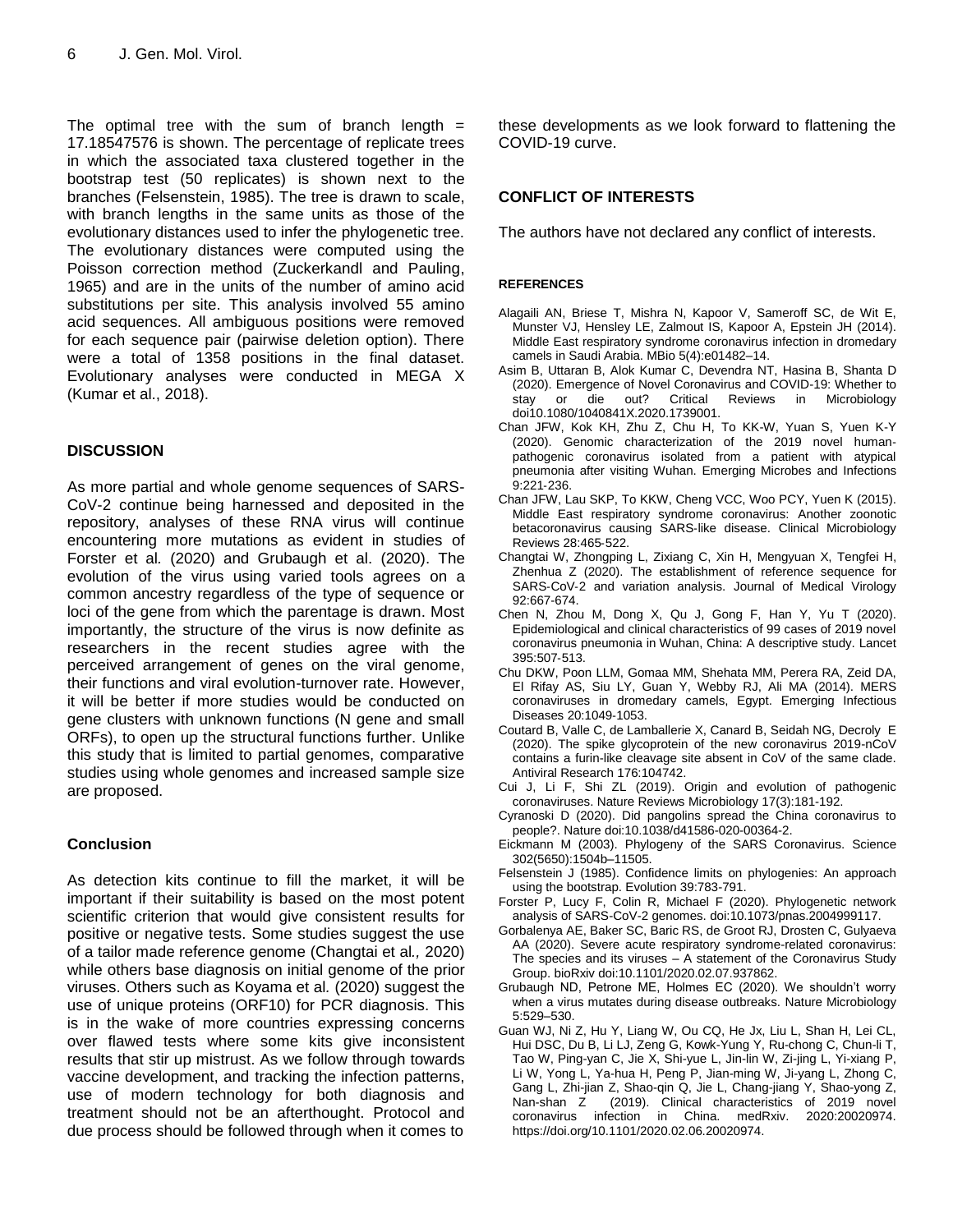- Guan Y, Zheng BJ, He YQ, Liu XL, Zhuang ZX, Cheung CL, Luo SW, Li PH, Zhang LJ, Guan YJ, Butt KM (2003). Isolation and characterization of viruses related to the SARS coronavirus from animals in Southern China. Science 302(5643):276-278.
- Hall TA (1999). BioEdit: a user-friendly biological sequence alignment editor and analysis program for Windows 95/98/NT. Nucleic Acids Symposium Series 41:95-98.
- Huang C, Wang Y, Li X, Ren, L., Zhao J, Hu Y, Zhang L, Fan G, Xu J, Gu X, Cheng Z (2020). Clinical features of patients infected with 2019 novel coronavirus in Wuhan, China. Lancet 395:497‐506.
- Hurst KR, Koetzner CA, Masters PS (2013). Characterization of a critical interaction between the coronavirus nucleocapsid protein and nonstructural protein 3 of the viral replicase-transcriptase complex. Journal of Virology 87(16):9159–9172.
- Koyama T, Platt D, Parida L (2020). Variant analysis of COVID-19 genomes. Bull. World Health Organ. https://doi.org/10.2471/BLT.20.253591.
- Kumar S, Stecher G, Li M, Knyaz C, Tamura K (2018). MEGA X: Molecular Evolutionary Genetics Analysis across computing platforms. Molecular Biology and Evolution 35:1547-1549.
- Lam TTY, Shum MHH, Zhu HC, Tong YG, Ni XB, Liao YS, Wei W, Cheung WYM, Li WJ, Li LF, Leung GM, Holmes EC, Hu YL, Guan Y (2020). Identification of 2019-nCoV related coronaviruses in Malayan pangolins in southern China. bioRxiv, doi:10.1101/2020.02.13.945485.
- Lau SKP, Woo PCY, Li KSM, Huang Y, Tsoi HW, Wong BH, Wong SS, Leung SY, Chan KH, Yuen KY (2005). Severe acute respiratory syndrome coronavirus-like virus in Chinese horseshoe bats. Proceedings of the National Academy of Sciences of the United States of America 102:14040‐14045.
- Lefkowitz EJ, Dempsey DM, Hendrickson RC, Orton RJ, Siddell SG, Smith DB (2018). Virus taxonomy: The database of the International Committee on Taxonomy of Viruses (ICTV). Nucleic Acids Research 46(D1):D708–D717.
- Li W, Shi Z, Yu M, Wuze R, Craig S, Jonathan HE, Hanzhong W, Gary C, Zhihong H, Huajun Z, Jianhong Z, Jennifer M, Hume F, Peter D, Bryan TE, Shuyi Z, Lin-Fa W (2005). Bats are natural reservoirs of SARS‐like coronaviruses. Science 310:676‐679.
- Li X, Junjie Za, Qiang Z, Qing N, Yi L, Brian TF, Antoine C (2020a). Evolutionary history, potential intermediate animal host, and cross‐ species analyses of SARS-CoV-2. Journal of Medical Virology doi:10.1002/jmv.25731.
- Li X, Wang W, Zhao X, Zai J, Zhao Q, Li Y, Chaillon A (2020b). Transmission dynamics and evolutionary history of 2019‐nCoV. Journal of Medical Virology. https://doi.org/10.1002/jmv.25701
- Li X, Zai J, Wang X, Li Y (2020c). Potential of large 'first generation' human‐to‐human transmission of 2019‐nCoV. Journal of Medical Virology 92:448‐454.
- Lu R,Zhao X, Li J,Niu P, Yang B, Honglong W, Wenling W, Hao S, Baoying H, Na Z, Yuhai B, Xuejun M, Faxian Z, Liang W, Tao H, Hong Z, Zhenhong H, Weimin Z, Li Z, Jing C, Yao M, Ji W, Yang L, Jianying Y, Zhihao X, Jinmin M, William JL, Dayan W, Wenbo X, Edward CH, George FG,Guizhen W, Weijun C, Weifeng S, Wenjie T (2020). Genomic characterisation and epidemiology of 2019 novel coronavirus: Implications for virus origins and receptor binding. The Lancet 395(10224):565–574.
- Marra MA, Jones SJM, Astell CR, Holt RA, Brooks-Wilson A, Yaron SNB, Jaswinder K, Jennifer KA, Sarah AB1, Susanna YC, Alison C1, Shaun MC, Doug F, Noreen G, Obi LG, Stephen RL, Michael M, Helen M, Stephen BM, Pawan KP, Anca SP, Gordon AR, Jacqueline ES, Asim S, Duane ES, Jeff MS, George SY, Francis P, Anton A, Harvey A, Nathalie B, Kathy B, Timothy FB, Donnie B, Martin C, Michael D, Lisa F, Ramon F, Michael G, Michael G, Allen G, Steven J, Heinz F, Adrienne M, Amin K, Yan L, Susan N, Ute S, Graham AT, Shaun T, Robert V, Diane W, Brynn W, Robert CB, Mel K, Martin P, Danuta MS, Chris U, Rachel LR (2003). The genome sequence of the SARS-associated coronavirus. Science 300(5624):1399–1404.
- Müller MA, Corman VM, Jores J, Meyer B, Younan M, Liljander A, Bosch BJ, Lattwein E, Hilali M, Musa BE, Bornstein S, Drosten C (2014). MERS coronavirus neutralizing antibodies in camels, Eastern Africa, 1983‐1997. Emerging Infectious Diseases 20:2093‐2095.

NCBI Repository (National Center for Biotechnology Information, U.S).

National Library of Medicine 8600 Rockville Pike, Bethesda MD, 20894 USA. Available at https://www.ncbi.nlm.nih.gov.

- Niemeyer D, Mösbauer K, Klein EM, Andrea S, Robert CM, Anna MM, Ronald D,Susan CB, Christian D, Marcel AM (2018). The papain-like protease determines a virulence trait that varies among members of the SARS-coronavirus species. PLoS Pathology 14(9):e1007296.
- Oostra M, de Haan CA, Rottier PJ (2007). The 29-nucleotide deletion present in human but not in animal severe acute respiratory syndrome coronaviruses disrupts the functional expression of open reading frame 8. Journal of Virology 81:13876-13888.
- Rota PA, Oberste MS, Monroe SS, Nix WA, Campagnoli R, Icenogle JP, Peñaranda S, Bankamp B, Maher K, Chen M-H, Tong S, Tamin A, Lowe L, Frace M, DeRisi JL, Chen Q, Wang D, Erdman DD, Peret TCT, Burns C, Ksiazek TG, Rollin PE, Sanchez A, Liffick S, Holloway B, Limor J, McCaustland K, Olsen-Rasmussen M, Fouchier R, Günther S, Osterhaus ADME, Drosten C, Pallansch MA, Anderson LJ, Bellini WJ (2003). Characterization of a novel coronavirus associated with severe acute respiratory syndrome. Science 300(5624):1394-1399.
- Rozhgar AK, Muhamad S, Mehmet O (2020). Genomic characterization of a novel SARS-CoV-2. https://doi.org/10.1016/j.genrep.2020.100682.
- Saitou N, Nei M (1987). The neighbor-joining method: A new method for reconstructing phylogenetic trees. Molecular Biology and Evolution 4:406-425.
- Shi CS, Nabar NR, Huang NN, Kehrl JH (2019). SARS-Coronavirus Open Reading Frame-8b triggers intracellular stress pathways and activates NLRP3 inflammasomes. Cell Death Discovery 5;101.
- Song HD, Tu CC, Zhang GW, Sheng-Yue W, Kui Z, Lian-Cheng L, Qiu-Xia C, Yu-Wei G, Hui-Qiong Z, Hua X, Hua-Jun Z, Shur-Wern WC, Feng C, Chun-Ming P, Hua X, Sai-Juan C, Hui-Ming L, Duan-Hua Z, Yu-Fei L, Jian-Feng H, Peng-Zhe Q, Ling-Hui L, YQR, Wen-Jia L, Ye-Dong Y, Larry A, Ming W, Rui-Heng X, Xin-Wei W, Huan-Ying Z, Jin-Ding C, Guodong L, Yang G, Ming L, Ling F, Li-Yun J, Hui L, Fang C, Biao D, Li-Juan H, Jin-Yan L, Suxiang T, Xiangang K, Lin D, Pei H, Hua T, Andrea B, Xiao-Jing Y, Ottavia S, Zong-Ming G, Hai-Yan P, Wei-Zhong H, Jean-Claude M, Arnaud F, Antoine D, Neri N, Yi-Xue L Chung-I W, Guo-Ping Z (2005). Cross‐host evolution of severe acute respiratory syndrome coronavirus in palm civet and human. Proceedings of the National Academy of Sciences of the United States of America 102:2430-2435. https://doi.org/10.1073/pnas.0409608102.
- Su S, Wong G, Shi W, Liu J, Lai ACK, Zhou J, Liu W, Bi Y, Gao GF (2016). Epidemiology, genetic recombination, and pathogenesis of coronaviruses. Trends Microbiology 24:490‐502.
- Wang M, Yan M, Xu H,Liang W, Kan B, Zheng B, Chen H, Zheng H, Xu Y, Zhang E, Wang H, Ye J, Li G, Li M, Cui Z, Liu Y-F, Guo R-T, Liu X-N, Zhan L-H, Zhou D-H, Zhao A, Hai R, Yu D, Guan Y, Xu J (2005). SARS‐CoV infection in a restaurant from palm civet. Emerging Infectious Diseases 11:1860‐1865.
- Woo CYP, Wang M, Lau SKP, Huifang X, Rosana WSP, Rongtong G, Beatrice HL W, Kai G, Hoi-Wah T, Yi H, Kenneth SML, Carol SFL, Kwok-Hung C, Bo-Jian Z, Kwok-Yung Y (2007). Comparative analysis of twelve genomes of three novel group 2c and group 2d coronaviruses reveals unique group and subgroup features. Journal of Virology 81(4):1574-1585.
- World Health Organization (WHO) (2020) Novel Coronavirus (COVID-19) Situational Reports. Available at https://www.who.int/emergencies/diseases/novel-coronavirus-2019/situation-reports/ (30<sup>th</sup> April 2020, date last accessed).
- Wrapp D, Wang N, Corbett KS, Goldsmith JA, Hsieh C-L, Abiona O, Graham BS, McLellan JS (2020). Cryo-EM structure of the 2019 nCoV spike in the prefusion conformation. Science 367:1260-1263.
- Wu F, Zhao S, Bin Y, Yan-Mei C, Wen W, Zhi-Gang S, Yi H, Zhao-Wu T, Jun-Hua T, Yuan-Yuan P, Ming-Li Y, Yu-Ling Z, Fa-Hui D, Yi L, Qi-Min W, Jiao-Jiao Z, Lin X, Edward CH, Yong-Zhen Z (2020). A new coronavirus associated with human respiratory disease in China. Nature, doi:10.1038/s41586-020-2008-3.
- Xiao K, Zhai J, Yaoyu F, Niu Z, Xu Z, Jie-Jian Z, Na L, Yaqiong G, Xiaobing L, Xuejuan S, Zhipeng Z, Fanfan S, Wanyi H, Yu L, Ziding Z, Rui-Ai C, Ya-Jiang W, Shi-Ming P, Mian H, Wei-Jun X, Qin-Hui C, Fang-Hui H, Yahong L, Wu C, Lihua X, Yongyi S (2020). Isolation